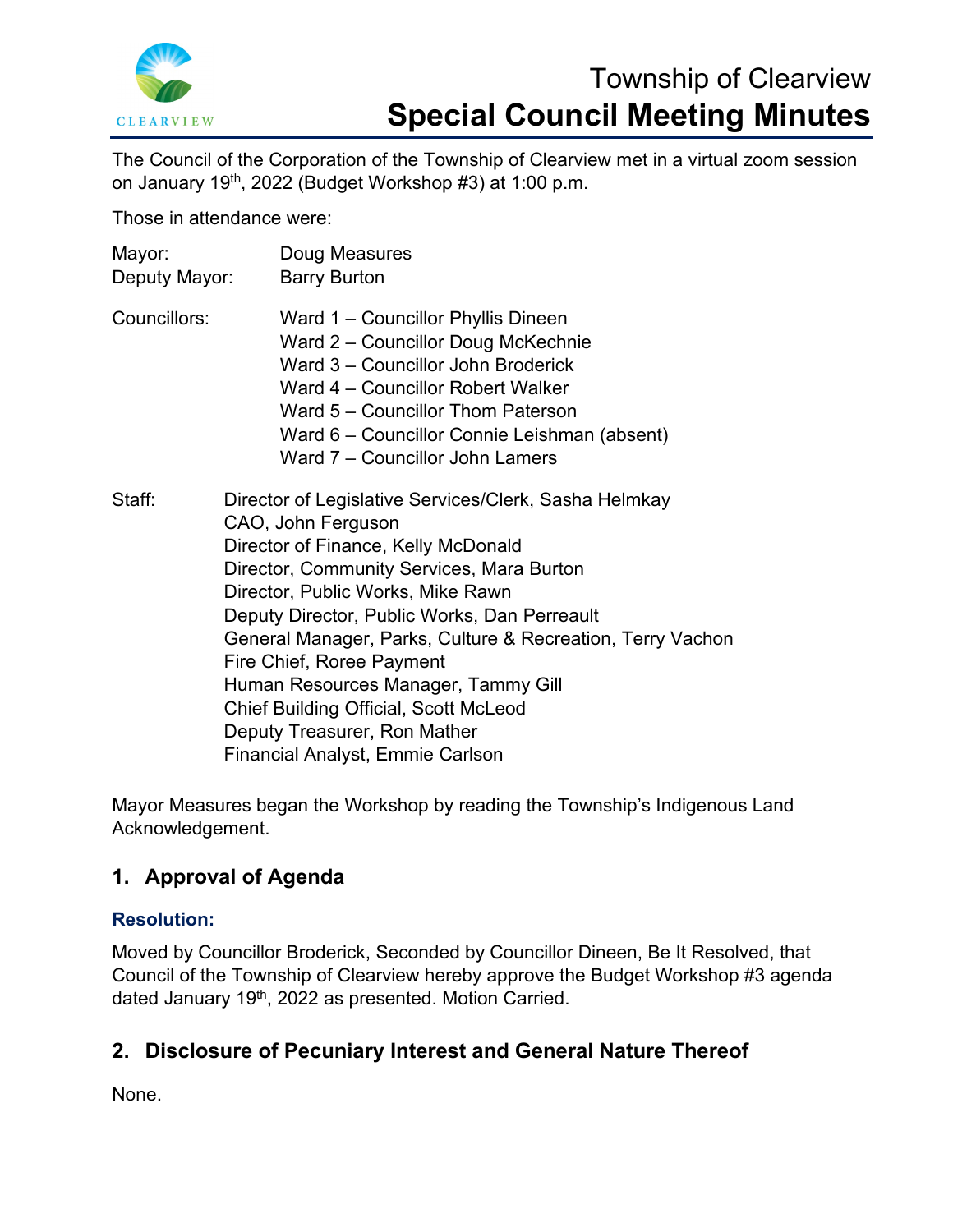# **3. 2022 Budget Overview & Presentation**

Kelly McDonald, Director of Finance/Treasurer provided an overview of the 2022 Budget, summarizing the progression of the net tax increase presented at each of the Budget workshops in November and the public meeting, comments made at the December public meeting, and updates to funding and growth projections. Within the presentation, the total net tax increase being presented to Council at this Workshop was 2.44%.

Council asked questions of the Treasurer's presentation.

# **4. Council Proposed Motions**

## **Speed Reduction Implementation Costs**

#### **Resolution:**

Moved by Councillor Dineen, Seconded by Councillor Paterson, Be It Resolved that staff be directed to prepare a report to Council for the exact costing of the speed reduction implementations approved by Council at the October 5, 2021 meeting; and,

That the costs not to be funded from an increase to taxation but from budgeted operational funds as deemed appropriate by staff; and,

That the report be brought back to Council at the March 7, 2022 meeting. Motion Carried.

## **County Road 9 Sidewalk**

#### **Resolution:**

Moved by Councillor Lamers, Seconded by Deputy Mayor Burton, Be It Resolved that Council direct staff to add 300 m of sidewalk along County Road 9 between Edgewood Drive and Parkwood Crescent for a cost of approximately \$40,00 to come from the sidewalk budget. Motion Carried.

## **5. Direction to Treasurer – Prepare Final Budget and Tax Rate By-law**

#### **Resolution:**

Moved by Councillor Broderick, Seconded by Councillor Paterson, Be It Resolved that Council of the Township of Clearview hereby:

- 1) Receive the 2022 Budget Overview presented by the Treasurer for information; and,
- 2) Approve the 2022 Budget with any amendments provided at Budget Workshop #3, with a net tax increase of 2.44 %; and,
- 3) Direct the Treasurer to prepare the final budget package and Tax Rate By-law for approval. Motion Carried.